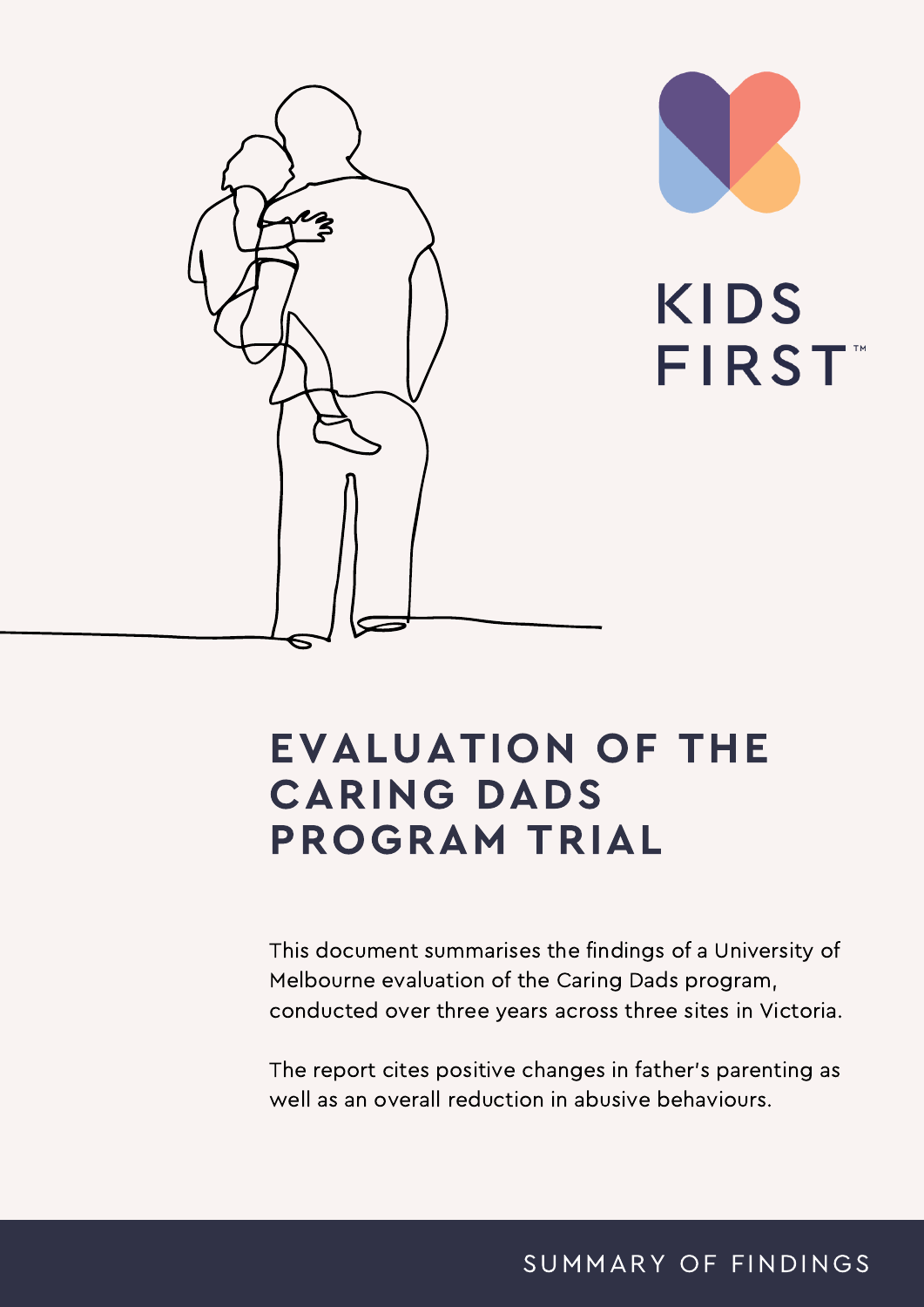

# ABOUT KIDS FIRST & CARING DADS

Caring Dads is a 17-week family violence groupwork intervention program for fathers who have neglected their children or exposed their children to family violence. Caring Dads is delivered by Kids First, a leading provider of family and support services for children for the last 120 years.

Kids First has delivered many ground-breaking, evidence-based programs for children, young people and families and was instrumental in bringing the Caring Dads model to Australia.

The Caring Dads program is based on a successful Canadian model that has been trialed with success in a number of other countries, including the UK, US and Sweden. It is Australia's first evidence-based behavior change program helping fathers who have used violence to improve their relationship with their children, and is helping bridge a gap within a system that offers limited assistance to fathers.

The program works at the crossroads between men's use of violence in the family and their desire to see their child develop into a healthy, happy adult. It aims to increase the safety and wellbeing of children and mothers by helping fathers to understand the impact of their behavior by tapping into their motivation to be good dads.

#### CARING DADS TRIAL IN VICTORIA

In 2017 Kids First received funding from Gandel Philanthropy and the Department of Health and Human Services Victoria to conduct a three-year research trial of

the Caring Dads program in Victoria.

The trial ran in two metropolitan Melbourne sites – North East Melbourne (a partnership between Kids First and UnitingCare ReGen), Western Melbourne (a partnership between Anglicare Victoria and IPC Health) and one rural site, Inner Gippsland (Anglicare Victoria).

Sites were selected based on the prevalence of family violence within these regions, with Kids First providing clinical oversight and support.

The University of Melbourne conducted an independent evaluation of the trial between June 2016 and June 2019.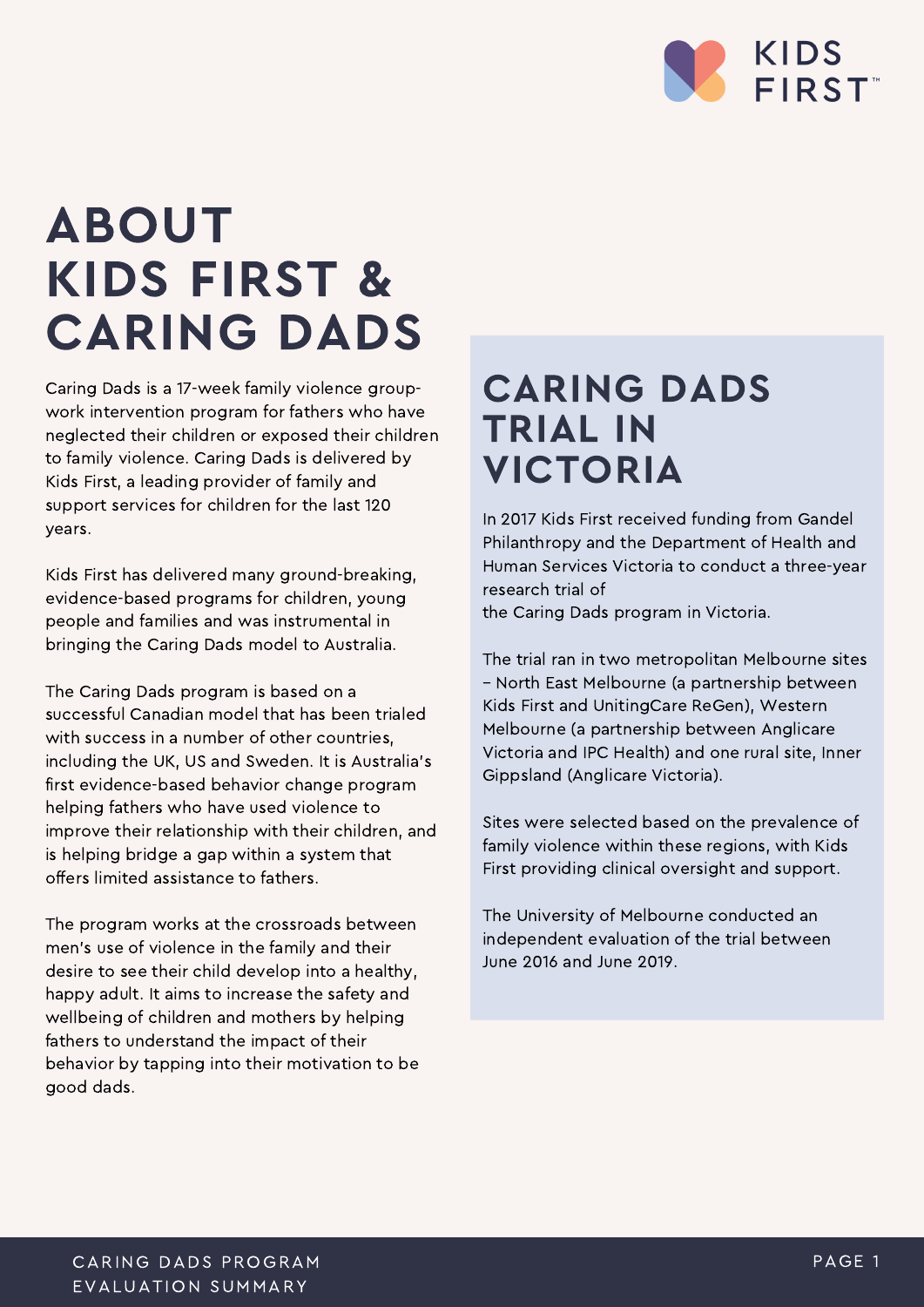

# KEY FINDINGS FROM THE EVALUATION

In an evaluation of the trial conducted by the University of Melbourne, the Caring Dads program has been shown to:

- have a positive impact on fathers' parenting and co-parenting practices
- reduce the risk of children's further exposure to domestic and family violence
- increase fathers' ability to identify the impact of their aggressive behaviour on their children and improve men's responses to people more generally.



The evaluation findings are based on triangulated analysis across fathers' selfreports, mothers' reports of fathers' behaviour, Caring Dads facilitator observation of fathers, and referrers who stayed involved in the case management of the fathers.

Fathers' post-program self-reports indicate they have improved their parenting practices and this continued through the post-program interviews. Data collected from mothers support the positive impact.

The evaluation found that the Caring Dads program offers an opportunity to fathers who perpetrate family violence to change their behaviour in order to father more safely and improve their relationships with their children and the mothers of their children.

Despite traditionally high dropout rates in family violence intervention programs, Australia has the highest retention rate of all the countries where Caring Dads operates.

The evaluation is also supported by converging evidence that suggests programs focusing on parenting as well as intimate partner relationships are more likely to promote better outcomes within family units and beyond. Increasing adoption of Caring Dads and similar programs internationally marks a shift in understandings of the link between fathers, violence and harm.